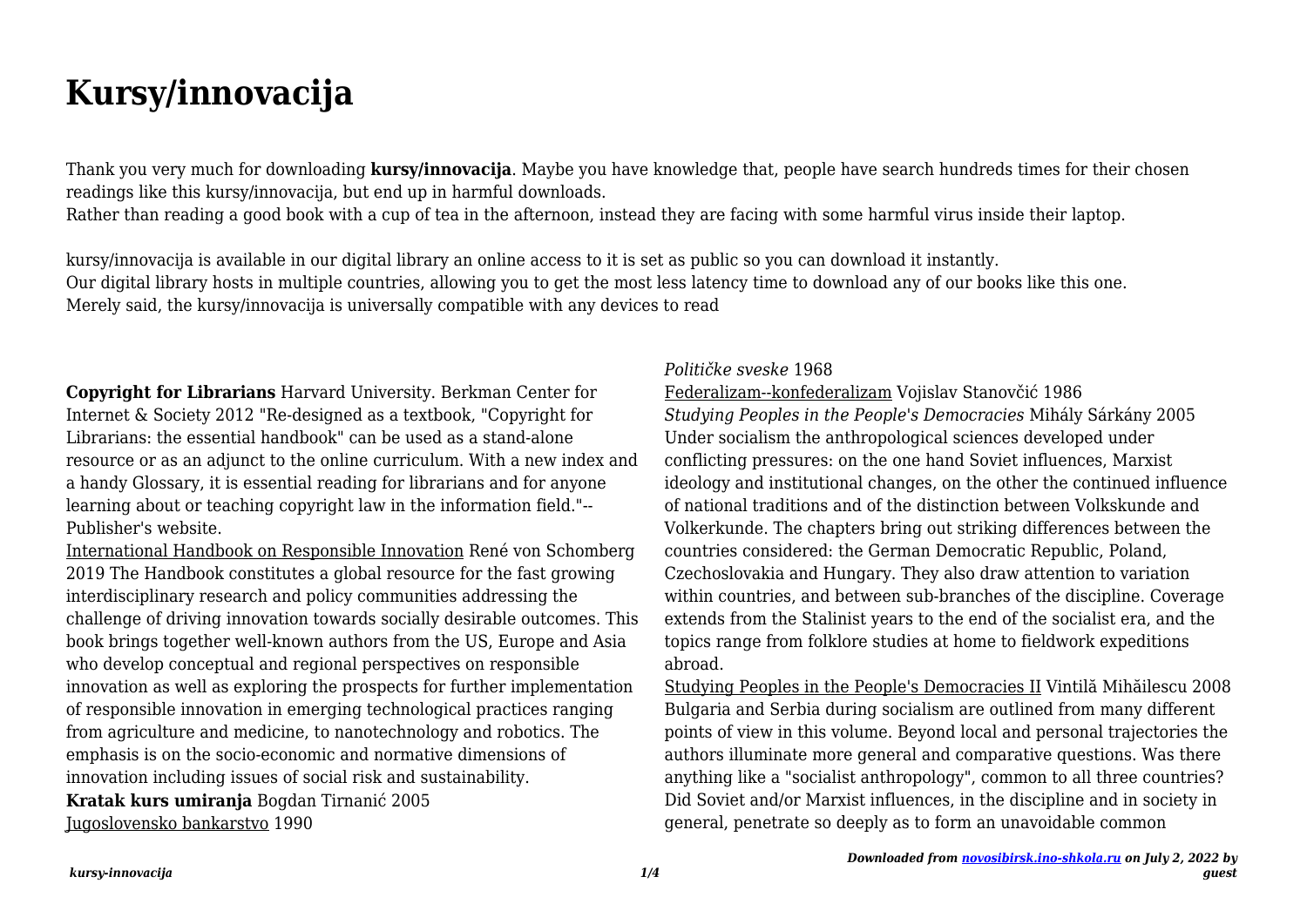denominator of anthropological practice? The answers turn out to be complex and subtle. While unifying ideological forces were very strong in the 1950s, diversity increased thereafter. Anthropology was entangled with national ideology in all three countries, but the evidence nonetheless calls for "polyphonic" interpretations.

**The Third Industrial Revolution** Jeremy Rifkin 2011-10-04 The Industrial Revolution, powered by oil and other fossil fuels, is spiraling into a dangerous endgame. The price of gas and food are climbing, unemployment remains high, the housing market has tanked, consumer and government debt is soaring, and the recovery is slowing. Facing the prospect of a second collapse of the global economy, humanity is desperate for a sustainable economic game plan to take us into the future. Here, Jeremy Rifkin explores how Internet technology and renewable energy are merging to create a powerful "Third Industrial Revolution." He asks us to imagine hundreds of millions of people producing their own green energy in their homes, offices, and factories, and sharing it with each other in an "energy internet," just like we now create and share information online. Rifkin describes how the five-pillars of the Third Industrial Revolution will create thousands of businesses, millions of jobs, and usher in a fundamental reordering of human relationships, from hierarchical to lateral power, that will impact the way we conduct commerce, govern society, educate our children, and engage in civic life. Rifkin's vision is already gaining traction in the international community. The European Union Parliament has issued a formal declaration calling for its implementation, and other nations in Asia, Africa, and the Americas, are quickly preparing their own initiatives for transitioning into the new economic paradigm. The Third Industrial Revolution is an insider's account of the next great economic era, including a look into the personalities and players — heads of state, global CEOs, social entrepreneurs, and NGOs — who are pioneering its implementation around the world.

## **Historija Socijalističke Federativne Republike Jugoslavije** Dušan Bilandžić 1979

*Grammatical Change* Rachel Hendery 2010 This volume comprises a

collection of papers on the theme of grammatical change that evolved out of a workshop sponsored by the Centre for Research on Language Change (The Australian National University). The papers extend the boundaries of what has been addressed under the label of 'grammatical change' by applying theories and models of grammatical change to new evidence; by illuminating the historical relationships between grammar and other levels of linguistics; and by extending the range of languages that have been examined from the perspective of grammatical change. Languages discussed include Murriny Patha, Walpiri, Gurindji, Walmajarri, and Kayardild, Lardil, Yukulta, English, Dutch, German, Afrikaans, French, Italian, Portuguese, Spanish, Serbo-Croatian, Bulgarian, Macedonian, Slovenian, Albanian, Greek, Old Church Slavonic, Tocharian, Mandarin, Cantonese, Quechua, Basque, and Tok Pisin

#### **Croatian political science review** 1986

# **Književnost i jezik** 1978

*Jugoslavija u svetskoj privredi na pragu XXI veka* Tomislav Popović 1988 *Mašinstvo 1873-1973* Vladimir Šolaja 1973

*Naše teme* 1988

**Vreme** 1997

**Privredni sistem SFRJ** Smiljan Jurin 1977

*Ich bin Künstler Slavko Matković* Slavko Matković 2004 Digitalne medijske tehnologije i društveno-obrazovne promene Dejan Pralica 2015

**Ekonomski anali** 2001

**SYM 2015 Zbornik radova** Olivera Novitović, Damnjan Radosavljević, Saša Pavlović 2015-12-23 Siimppozijum se organizovao pod pokroviteljstvom Ministarstva prosvete, nauke i tehnološkog razvoja Republike Srbije, u saradnji Redakcije vodećeg nacionalnog časopisa "JAES - Journal of Applied Engineering Science" i Mašinskog fakulteta u Beogradu. Ciljevi siimppozijuma su upoznavanje široke stručne javnosti sa rezultatima rada na lokalnim i međunarodnim projektima čiji konačni ishod je od značaja kako za pojedince tako i za celokupnu domaću privredu. Siimppozijum predstavlja rezultate pokrenutih i realizovanih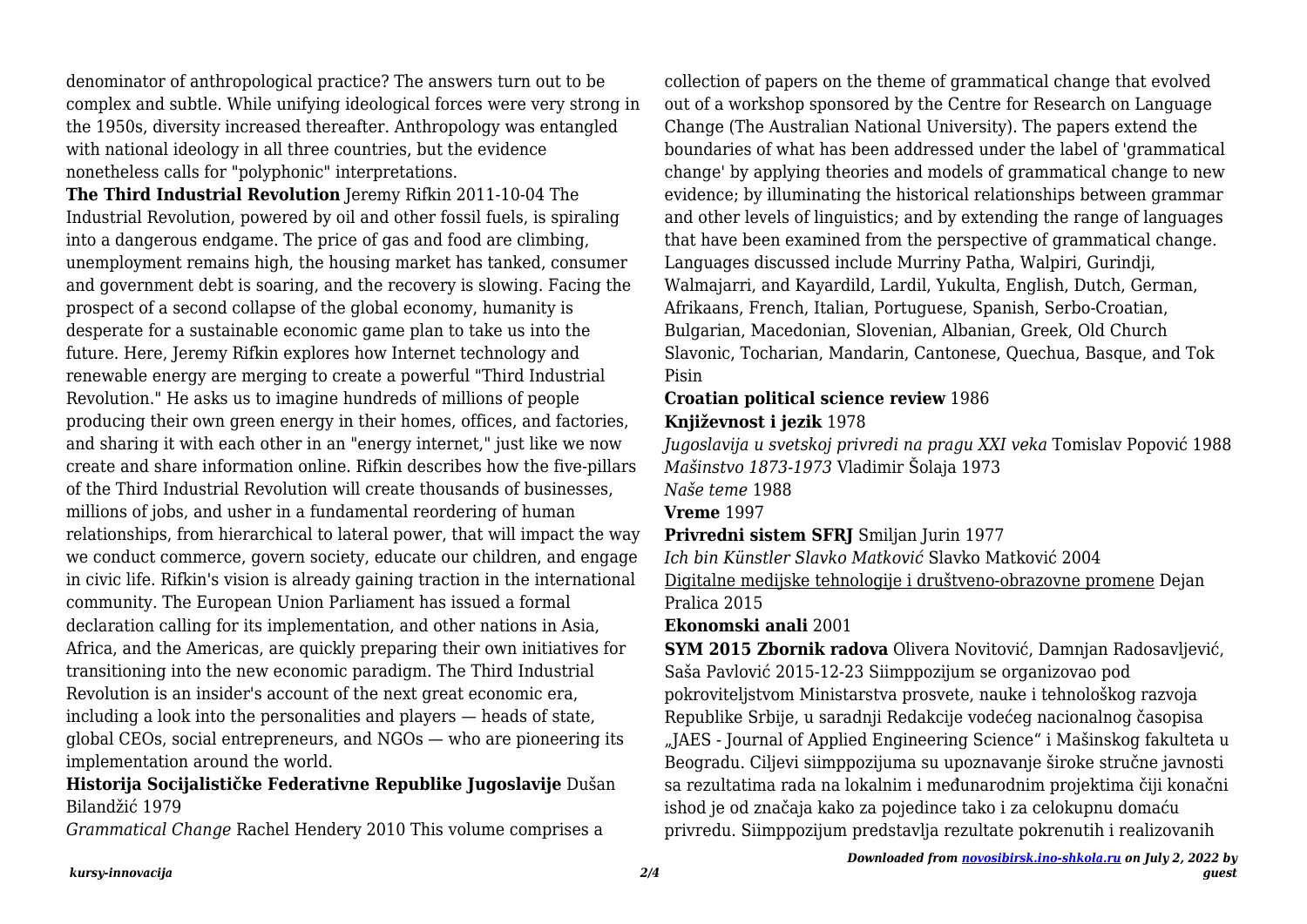projekata u domaćoj privredi, naučnim institucijama i javnim preduzećima, kao i znanja, metode i tehnike, standarde koji doprinose ili koji mogu doprineti njihovoj efikasnijoj implementaciji.

*Međunarodna politika* 1992

#### Pregled 1990

#### **Analiza razvojnih mogućnosti Jugoslavije od 1971. do 1975.**

**godine** Savezni zavod za privredno planiranje (Yugoslavia) 1970 **Revija školstva i posvetna dokumentacija** 1969

Ekonomist 2001

**Ekonomska politika** 2001

# 6. [i.e. Šesta] sjednica CK SK Bosne i Hercegovine CK SKBiH. 1975 **Bibliotekarski terminološki rečnik** Ljiljana Kovačević 2004

## **Međunarodna ekonomija**

*The Armenian Kingdom in Cilicia During the Crusades* Jacob Ghazarian 2018-10-24 This unique study bridges the history of the Crusades with the history of Armenian nationalism and Christianity. To the Crusaders, Armenian Christians presented the only reliable allies in Anatolia and Asia Minor, and were pivotal in the founding of the Crusader principalities of Edessa, Antioch, Jerusalem and Tripoli. The Anatolian kingdom of Cilicia was founded by the Roupenian dynasty (mid 10th to late 11th century), and grew under the collective rule of the Hetumian dynasty (late 12th to mid 14th century). After confrontations with Byzantium, the Seljuks and the Mongols, the Second Crusade led to the crowning of the first Cilician king despite opposition from Byzantium. Following the Third Crusade, power shifted in Cilicia to the Lusignans of Cyprus (mid to late 14th century), culminating in the final collapse of the kingdom at the hands of the Egyptian Mamluks.

#### **Kurs teorije troškova** Slobodan Markovski 1967

**Aktuelni idejno-politički problemi daljeg demokratskog razvoja u Jugoslaviji** Ljubiša Stankov 1968

#### **Revija školstva i prosvetna dokumentacija** 1968

**Creative Approaches to Physical Education** Jim Lavin 2008-04-21 Creative Approaches to Physical Education provides guidance on how to develop innovative new approaches to the delivery of each area of the

National Curriculum for PE at Key Stages 2 and 3. The ideas have all been successfully developed in schools where every child has been encouraged to find success and to express themselves in new ways that surprise and delight teachers. Pupils feel ownership of their learning and pride in their achievements, fostering interest, creativity and motivation. Ideal for non-specialist and specialist PE teachers and trainee teachers alike, this book: explores the PE curriculum in a much wider sense than traditional approaches allow covers the key areas of physical education such as games, dance and gymnastics inspires us to look afresh at how we can exploit the learning potential of the outdoors shows how children use skills to express themselves creatively gives innovative suggestions for the use of ICT in PE teaching to encourage independent, personalised leaning examines how physical education can be linked with other subjects in a creative way. Childhood obesity is a growing concern and there are worries that young people have few purposeful leisure interests. This book offers teachers and all those who work with young people alternative approaches and activities that allow young people to express their creative side through physical activity and discover active healthy interests that will last a lifetime.

## **Ekonomika Jugoslavije** Jakov Sirotković 1967

**The Twilight of Cutting** Saida Hodzic 2016-11-15 The last three decades have witnessed a proliferation of nongovernmental organizations engaging in new campaigns to end the practice of female genital cutting across Africa. These campaigns have in turn spurred new institutions, discourses, and political projects, bringing about unexpected social transformations, both intended and unintended. Consequently, cutting is waning across the continent. At the same time, these endings are misrecognized and disavowed by public and scholarly discourses across the political spectrum. What does it mean to say that while cutting is ending, the Western discourse surrounding it is on the rise? And what kind of a feminist anthropology is needed in such a moment? The Twilight of Cutting examines these and other questions from the vantage point of Ghanaian feminist and reproductive health NGOs that have organized campaigns against cutting for over thirty years. The book